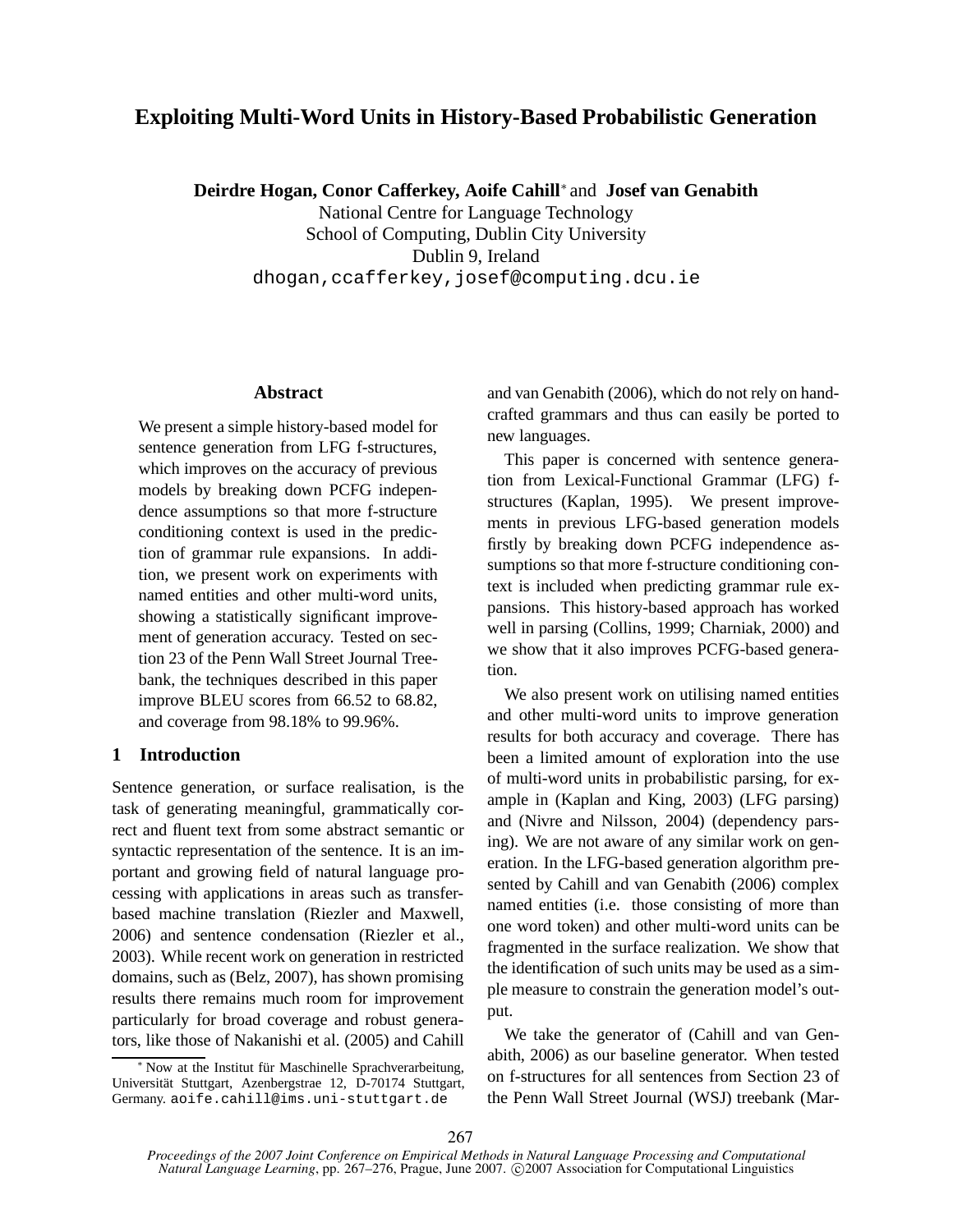cus et al., 1993), the techniques described in this paper improve BLEU score from 66.52 to 68.82. In addition, coverage is increased from 98.18% to almost 100% (99.96%).

The remainder of the paper is structured as follows: in Section 2 we review related work on statistical sentence generation. Section 3 describes the baseline generation model and in Section 4 we show how the new history-based model improves over the baseline. In Section 5 we describe the source of the multi-word units (MWU) used in our experiments and the various techniques we employ to make use of these MWUs in the generation process. Section 6 gives experimental details and results.

## **2 Related Work on Statistical Generation**

In (statistical) generators, sentences are generated from an abstract linguistic encoding via the application of grammar rules. These rules can be handcrafted grammar rules, such as those of (Langkilde-Geary, 2002; Carroll and Oepen, 2005), created semi-automatically (Belz, 2007) or, alternatively, extracted fully automatically from treebanks (Bangalore and Rambow, 2000; Nakanishi et al., 2005; Cahill and van Genabith, 2006).

Insofar as it is a broad coverage generator, which has been trained and tested on sections of the WSJ corpus, our generator is closer to the generators of (Bangalore and Rambow, 2000; Langkilde-Geary, 2002; Nakanishi et al., 2005) than to those designed for more restricted domains such as weather forecast (Belz, 2007) and air travel domains (Ratnaparkhi, 2000).

Another feature which characterises statistical generators is the probability model used to select the most probable sentence from among the space of all possible sentences licensed by the grammar. One generation technique is to first generate all possible sentences, storing them in a word lattice (Langkilde and Knight, 1998) or, alternatively, a generation forest, a packed represention of alternate trees proposed by the generator (Langkilde, 2000), and then select the most probable sequence of words via an n-gram language model.

Increasingly syntax-based information is being incorporated directly into the generation model. For example, Carroll and Oepen (2005) describe a sentence realisation process which uses a hand-crafted HPSG grammar to generate a generation forest. A selective unpacking algorithm allows the extraction of an *n*-best list of realisations where realisation ranking is based on a maximum entropy model. This unpacking algorithm is used in (Velldal and Oepen, 2005) to rank realisations with features defined over HPSG derivation trees. They achieved the best results when combining the tree-based model with an *n*-gram language model.

Nakanishi et al. (2005) describe a treebankextracted HPSG-based chart generator. Importing techniques developed for HPSG parsing, they apply a log linear model to a packed representation of all alternative derivation trees for a given input. They found that a model which included syntactic information outperformed a bigram model as well as a combination of bigram and syntax model.

The probability model described in this paper also incorporates syntactic information, however, unlike the discriminative HPSG models just described, it is a generative history- and PCFG-based model. While Belz (2007) and Humphreys et al. (2001) mention the use of contextual features for the rules in their generation models, they do not provide details nor do they provide a formal probability model. To the best of our knowledge this is the first paper providing a probabilistic generative, history-based generation model.

## **3 Surface Realisation from f-Structures**

Cahill and van Genabith (2006) present a probabilistic surface generation model for LFG (Kaplan, 1995). LFG is a constraint-based theory of grammar, which analyses strings in terms of c(onstituency)-structure and f(unctional)-structure (Figure 1). C-structure is defined in terms of CFGs, and f-structures are recursive attribute-value matrices which represent abstract syntactic functions (such as SUBJect, OBJect, OBLique, COMPlement (sentential), ADJ(N)unct), agreement, control, longdistance dependencies and some semantic information (e.g. tense, aspect).

C-structures and f-structures are related in a projection architecture in terms of a piecewise correspondence  $\phi$ <sup>1</sup>. The correspondence is indicated in

 $1$ Our formalisation follows (Kaplan, 1995).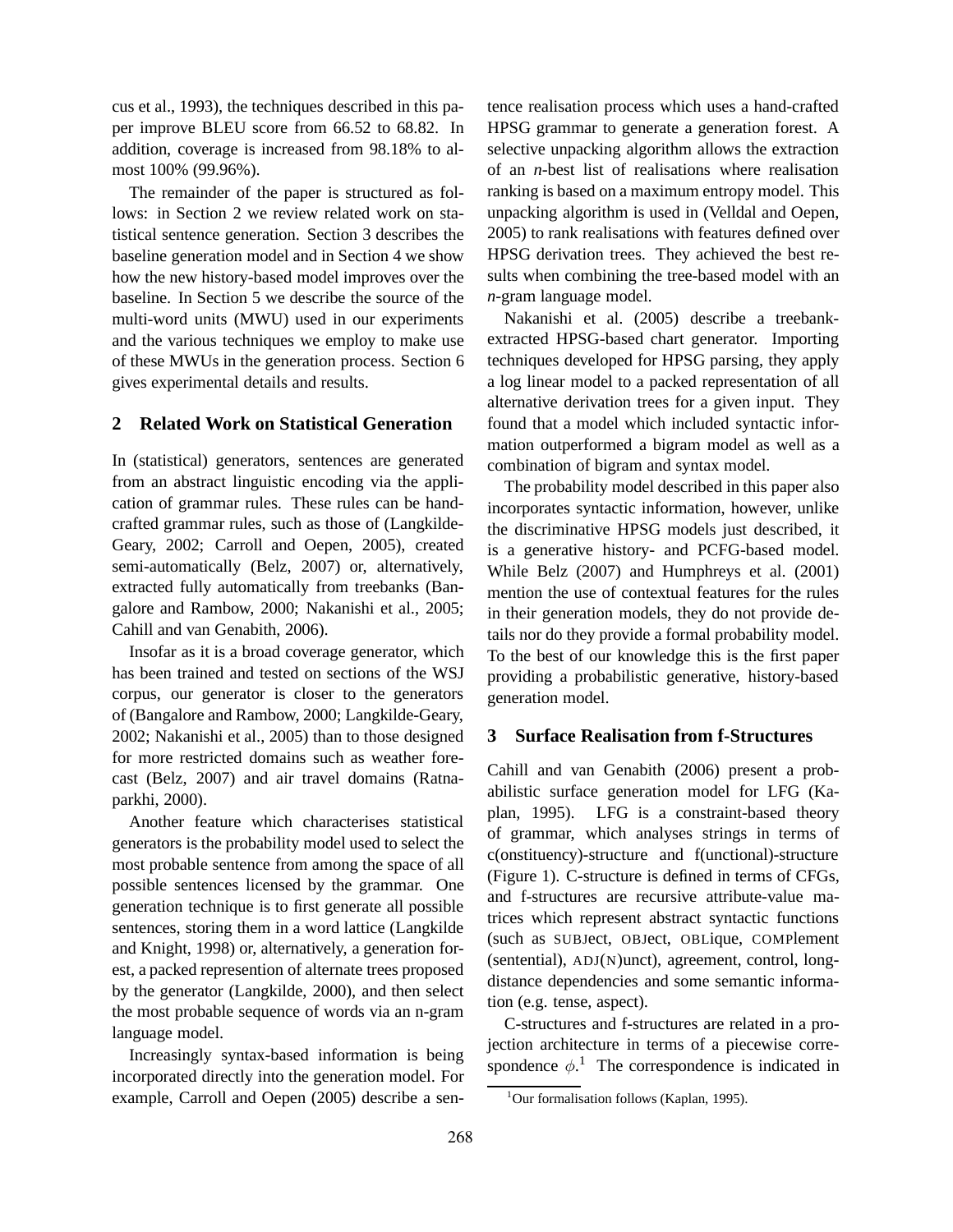

Figure 1: C- and f-structures with φ links for the sentence *Susan contacted her.*

terms of the curvy arrows pointing from c-structure nodes to f-structure components in Figure 1. Given a c-structure node  $n_i$ , the corresponding f-structure component  $f_i$  is  $\phi(n_i)$ . F-structures and the cstructure/f-structure correspondence are described in terms of functional annotations on c-structure nodes (CFG grammar rules). An equation of the form ( $\uparrow$ F) =  $\downarrow$  states that the f-structure associated with the mother of the current c-structure node (†) has an attribute (grammatical function) (F), whose value is the f-structure of the current node  $(\downarrow)$ . The up-arrows and down-arrows are shorthand for  $\phi(\mathbf{M}(n_i)) = \phi(n_i)$  where  $n_i$  is the c-structure node annotated with the equation.<sup>2</sup>

$$
Tree_{best} := \text{argmax}_{Tree} P(Tree|F\text{-}Str)
$$
 (1)

$$
P(Tree|F\text{-}Str) := \prod_{X \to Y \text{ in } Tree} P(X \to Y|X, Facts) \tag{2}
$$

$$
Feats = \{a_i | \exists v_j (\phi(X)) a_i = v_j \}
$$

The generation model of (Cahill and van Genabith, 2006) maximises the probability of a tree given an f-structure (Eqn. 1), and the string generated is the yield of the highest probability tree. The generation process is guided by *purely* local information in the input f-structure: f-structure annotated CFG rules (LHS  $\rightarrow$  RHS) are conditioned on their LHSs and on the set of features/attributes *Feats* =  ${a_i \vert \exists v_j \phi(LHS) a_i = v_j \}^3 \phi$ -linked to the LHS (Eqn.

2). Table 1 shows a generation grammar rule and conditioning features extracted from the example in Figure 1. The probability of a tree is decomposed into the product of the probabilities of the f-structure annotated rules (conditioned on the LHS and local *Feats*) contributing to the tree. Conditional probabilities are estimated using maximum likelihood estimation.

| grammar rule                                                                                                                                          | local conditioning features |
|-------------------------------------------------------------------------------------------------------------------------------------------------------|-----------------------------|
| $S(\uparrow = \downarrow) \rightarrow NP(\uparrow SUBJ = \downarrow) VP(\uparrow = \downarrow)$ $S(\uparrow = \downarrow), \{SUBJ,OBJ, PRED, TENSE\}$ |                             |

Table 1: Example grammar rule (from Figure 1).

Cahill and van Genabith (2006) note that conditioning f-structure annotated generation rules on local features (Eqn. 2) can sometimes cause the model to make inappropriate choices. Consider the following scenario where in addition to the c-/f-structure in Figure 1, the training set contains the c-/f-structure displayed in Figure 2.

From Figures 1 and 2, the model learns (among others) the generation rules and conditional probabilities displayed in Tables 2 and 3.

| <b>F-Struct Feats</b> | <b>Grammar Rules</b>                                                                                   | Prob |
|-----------------------|--------------------------------------------------------------------------------------------------------|------|
| $\{SUBJ, OBJ, PRED\}$ | $S(\uparrow = \downarrow) \rightarrow NP(\uparrow \text{SUBJ} = \downarrow) VP(\uparrow = \downarrow)$ |      |
| $\{SUBJ, OBJ, PRED\}$ | $VP(\uparrow = \downarrow) \rightarrow V(\uparrow = \downarrow) NP(\uparrow$ OBJ= $\downarrow$ )       |      |
| $\{NUM, PER, GEN\}$   | $NP(\uparrow \text{SUBJ} = \downarrow) \rightarrow NP(\uparrow = \downarrow)$                          | 0.5  |
| $\{NUM, PER, GEN\}$   | $NP(\uparrow \text{SUBJ} = \downarrow) \rightarrow PRP(\uparrow = \downarrow)$                         | 0.5  |
| $\{NUM, PER, GEN\}$   | $NP(\uparrow$ OBJ= $\downarrow) \rightarrow PRP(\uparrow = \downarrow)$                                |      |

Table 2: A sample of internal grammar rules extracted from Figures 1 and 2.

Given the input f-structure (for She accepted) in Figure 3, (and assuming suitable generation rules for intransitive VPs and accepted) the model would produce the inappropriate highest probability tree of Figure 4 with an incorrect case for the pronoun in subject position.

 $2<sup>2</sup>M$  is the mother function on CFG tree nodes.

<sup>3</sup> In words, *Feats* is the set of top level features/attributes (those attributes  $a_i$  for which there is a value  $v_i$ ) of the fstructure  $\phi$  linked to the LHS.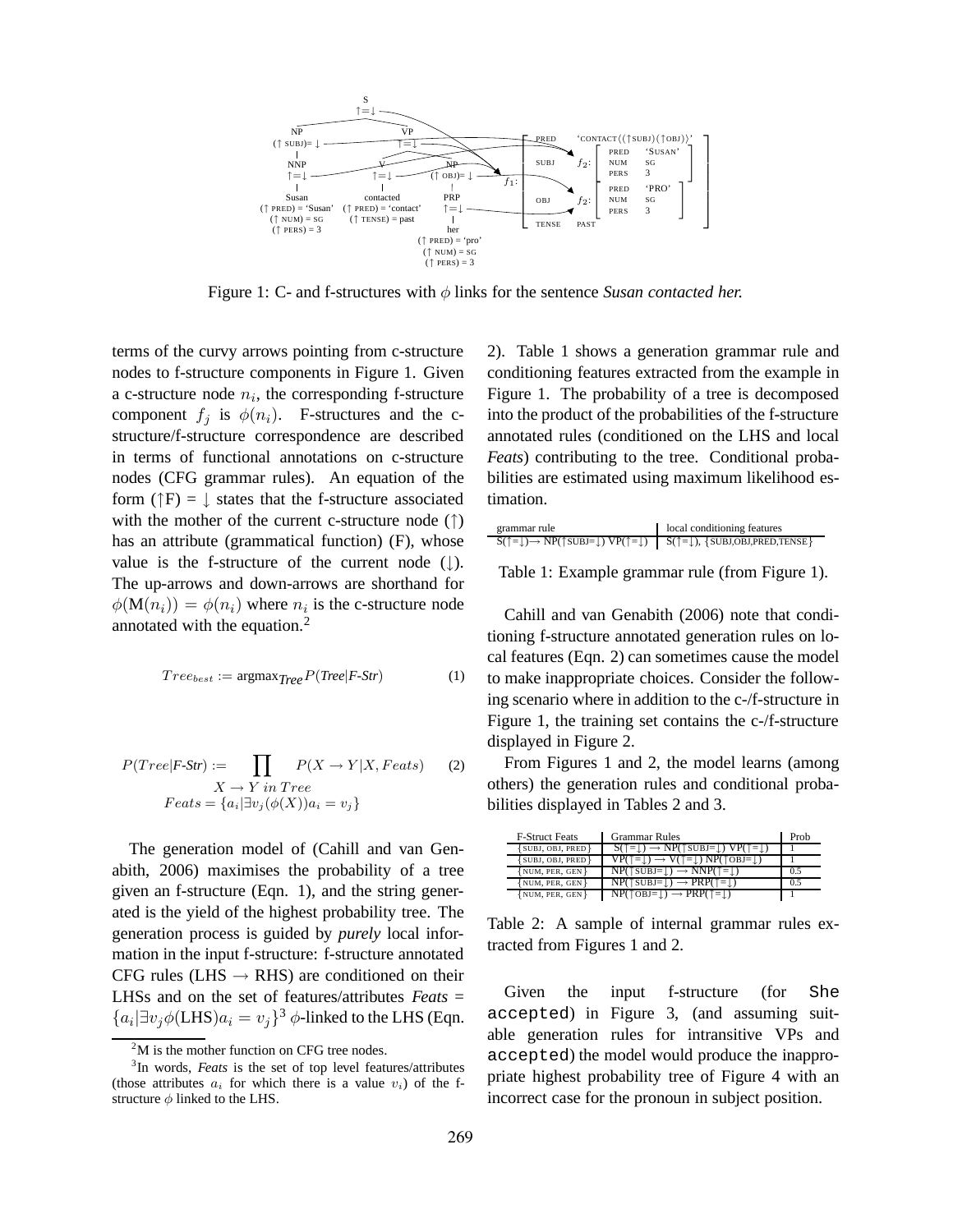

Figure 2: C- and f-structures with φ links for the sentence *She hired her.*

| <b>F-Struct Feats</b>               | Grammar Rules                          | Prob |
|-------------------------------------|----------------------------------------|------|
| ${PRED=PRO, NUM=SG PER=3, GEN=FEM}$ | $PRP(\uparrow= ) \rightarrow$ she      | 0.33 |
| ${PRED=PRO, NUM=SG PER=3, GEN=FEM}$ | $PRP(\uparrow = \bot) \rightarrow her$ | 0.66 |

Table 3: A sample of lexical item rules extracted from Figures 1 and 2.

| <b>SUBJ</b>          | PRED<br><b>NUM</b><br><b>PERS</b><br><b>GEND</b> | pro<br>sg<br>3<br>fem |
|----------------------|--------------------------------------------------|-----------------------|
| PRED<br><b>TENSE</b> | accept<br>past                                   |                       |

Figure 3: Input f-structure for She accepted.

To solve the problem, Cahill and van Genabith (2006) apply an automatic generation grammar transformation to their training data: they automatically label CFG nodes with additional case information and the model now learns the new improved generation rules of Tables 4 and 5. Note how the additional case labelling subverts the problematic independence assumptions of the probability model and communicates the fact that a subject NP has to be realised as nominative case from the  $S \rightarrow NP$ -nom VP production, via the intermediate  $NP-nom \rightarrow PRP-nom$ , down to the lexical production *PRP-nom*  $\rightarrow$  *she*. The labelling guarantees that, given the example f-structure in Figure 3, the model generates the correct string she accepted.

| <b>F-Struct Feats</b> | <b>Grammar Rules</b>                                                                                           |
|-----------------------|----------------------------------------------------------------------------------------------------------------|
| $\{SUBJ, OBJ, PRED\}$ | $S(\hat{T} = \underline{I}) \rightarrow NP-nom(\hat{T}SUBJ = \underline{I}) VP(\hat{T} = \underline{I})$       |
| $\{SUBJ, OBJ, PRED\}$ | $VP(\uparrow = \downarrow) \rightarrow V(\uparrow = \downarrow) NP\text{-}acc(\uparrow \circ BJ = \downarrow)$ |
| $\{NUM, PER, GEN\}$   | $NP-nom(\uparrow \text{SUBJ}=\downarrow) \rightarrow PRP-nom(\uparrow = \downarrow)$                           |
| NUM, PER, GEN}        | $NP-nom(\uparrow \text{SUBJ}=\downarrow) \rightarrow NNP-nom(\uparrow = \downarrow)$                           |
| $\{NUM, PER, GEN\}$   | $NP\text{-}acc(\uparrow \text{OBJ}=\downarrow) \rightarrow PRP\text{-}acc(\uparrow = \downarrow)$              |

Table 4: Internal grammar rules with case markings.



Figure 4: Inappropriate output: *her accepted.*

| <b>F-Struct Feats</b>               | <b>Grammar Rules</b>                                           |
|-------------------------------------|----------------------------------------------------------------|
| ${PRED=PRO, NUM=SG PER=3, GEN=FEM}$ | PRP-nom( $\uparrow$ = $\downarrow$ ) $\rightarrow$ she         |
| ${PRED=PRO, NUM=SG PER=3, GEN=FEM}$ | <b>PRP-acc</b> ( $\uparrow$ = $\downarrow$ ) $\rightarrow$ her |

Table 5: Lexical item rules with case markings

#### **4 A History-Based Generation Model**

The automatic generation grammar transform presented in (Cahill and van Genabith, 2006) provides a solution to coarse-grained and (in fact) inappropriate independence assumptions in the basic generation model. However, there is a sense in which the proposed cure improves on the symptoms, but not the cause of the problem: it weakens independence assumptions by multiplying and hence increasing the specificity of conditioning CFG category labels. There is another option available to us, and that is the option we will explore in this paper: instead of applying a generation grammar transform, we will improve the f-structure-based conditioning of the generation rule probabilities. In the original model, rules are conditioned on *purely local* f-structure context: the set of features/attributes  $\phi$ -linked to the LHS of a grammar rule. As a direct consequence of this, the conditioning (and hence the model) cannot not distinguish between NP, PRP and NNP rules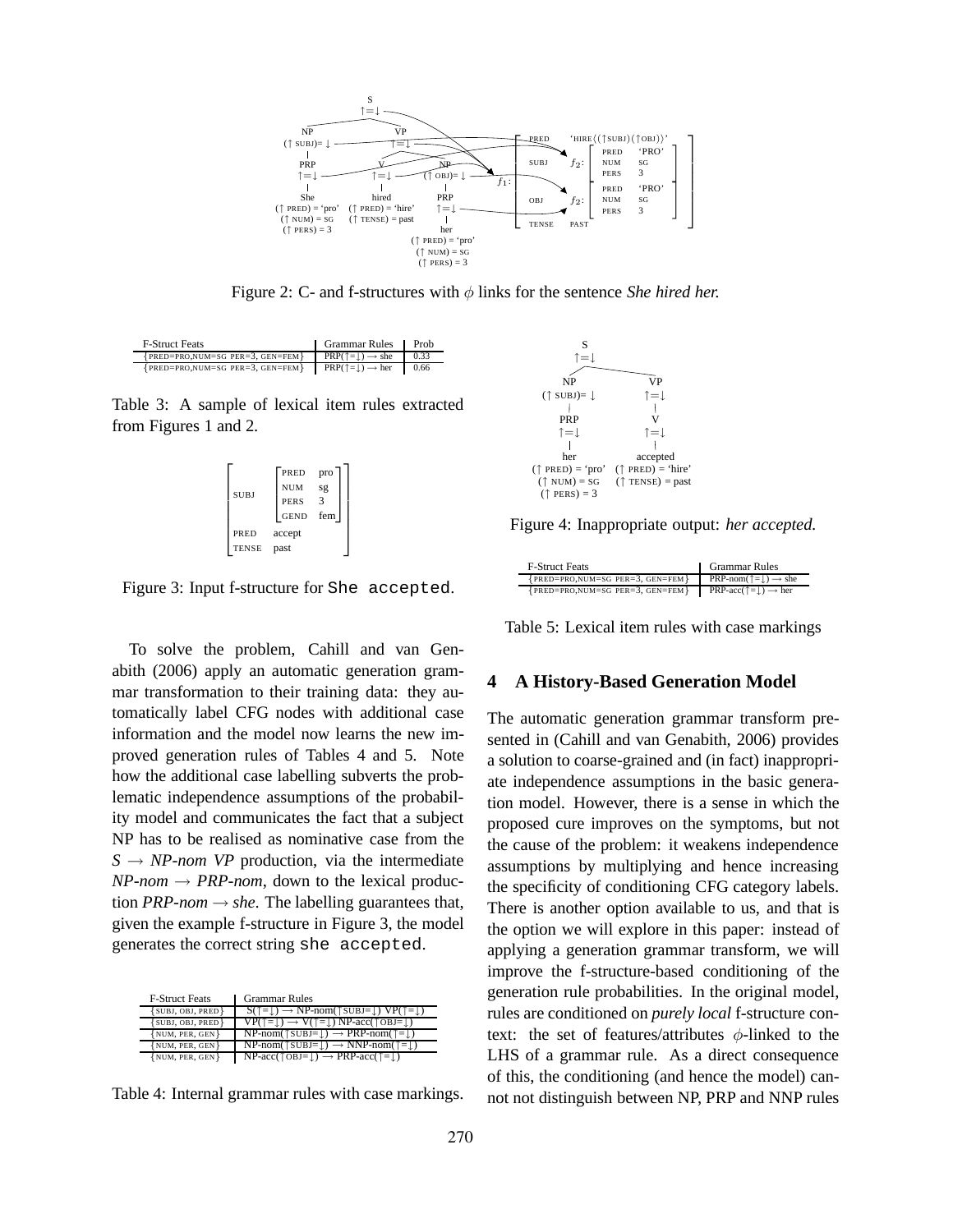appropriate to e.g. subject (SUBJ) or object contexts (OBJ) in a given input f-structure. However, the required information can easily be incorporated into the generation model by uniformly conditioning generation rules on their *parent* (*mother*) grammatical function, in addition to the local  $\phi$ -linked feature set. This additional conditioning has the effect of making the choice of generation rules sensitive to the *history* of the generation process, and, we argue, provides a simpler, more uniform, general, intuitive and natural probabilistic generation model obviating the need for CFG-grammar transforms in the original proposal of (Cahill and van Genabith, 2006).

In the new model, each generation rule is now conditioned on the LHS rule CFG category, the set of features φ-linked to LHS *and* the parent grammatical function of the f-structure  $\phi$ -linked to LHS. In a given c-/f-structure pair, for a CFG node  $n$ , the parent grammatical function of the f-structure  $\phi$ -linked to  $n$  is that grammatical function GF, which, if we take the f-structure  $\phi$ -linked to the mother M(n), and apply it to GF, returns the f-structure  $\phi$ -linked to n:  $(\phi(M(n))GF) = \phi(n).$ 

The basic idea is best explained by way of an example. Consider again Figure 1. The mother grammatical function of the f-structure  $f_2$  associated with node  $NP(\uparrow \text{SUBJ}=\downarrow)$  and its daughter NNP( $\uparrow = \downarrow$ ) (via the  $\uparrow = \downarrow$  functional annotation) is SUBJ, as  $(\phi(M(n_2))$ SUBJ $) = \phi(n_2)$ , or equivalently  $(f_1$ SUBJ $) = f_2$ .

Given Figures 1 and 2 as training set, the improved model learns the generation rules (the mother grammatical function of the outermost f-structure is assumed to be a dummy TOP grammatical function) of Tables 6 and 7.

| <b>F-Struct Feats</b>         | <b>Grammar Rules</b>                                                                                   |
|-------------------------------|--------------------------------------------------------------------------------------------------------|
| <b>{SUBJ, OBJ, PRED, TOP}</b> | $S(\uparrow = \downarrow) \rightarrow NP(\uparrow \text{SUBJ} = \downarrow) VP(\uparrow = \downarrow)$ |
| $\{SUBJ, OBJ, PRED, TOP\}$    | $VP(\uparrow = \downarrow) \rightarrow V(\uparrow = \downarrow) NP(\uparrow$ OBJ= $\downarrow$ )       |
| NUM, PER, GEN, SUBJ}          | $NP(\uparrow \text{SUBJ}=\downarrow) \rightarrow PRP(\uparrow = \downarrow)$                           |
| $\{NUM, PER, GEN, OBJ\}$      | $NP(\text{T}OBJ=!) \rightarrow PRP(\text{T} =!)$                                                       |
| $\{NUM, PER, GEN, SUBJ\}$     | $NP(\uparrow \text{SUBJ}=\downarrow) \rightarrow NP(\uparrow = \downarrow)$                            |

Table 6: Grammar rules with extra feature extracted from F-Structures.

Note, that for our example the effect of the uniform additional conditioning on mother grammatical function has the same effect as the generation grammar transform of (Cahill and van Genabith, 2006), but without the need for the gram-

| <b>F-Struct Feats</b>                     | <b>Grammar Rules</b>                         |
|-------------------------------------------|----------------------------------------------|
| ${PRED=PRO, NUM=SG PER=3, GEN=FEM, SUBJ}$ | $PRP(\uparrow= ) \rightarrow$ she            |
| ${PRED=PRO, NUM=SG PER=3, GEN=FEM, OBJ}$  | $PRP(\uparrow = \downarrow) \rightarrow her$ |

Table 7: Lexical item rules.

mar transform. Given the input f-structure in Figure 3, the model will generate the correct string she accepted. In addition, uniform conditioning on mother grammatical function is more general than the case-phenomena specific generation grammar transform of (Cahill and van Genabith, 2006), in that it applies to each and every sub-part of a recursive input f-structure driving generation, making available relevant generation history (context) to guide local generation decisions.

The new history-based probabilistic generation model is defined as:

$$
P(Tree|F\text{-}Str) := \prod_{X \to Y \text{ in } Tree} P(X \to Y|X, Facts, \mathbf{GF}) \quad (3)
$$

$$
X \to Y \text{ in } Tree
$$

$$
Feats = \{a_i | \exists v_j (\phi(X)) a_i = v_j \} \quad (\phi(M(X))) \mathbf{GF} = \phi(X)
$$

Note that the new conditioning feature, the fstructure mother grammatical function, GF, is available from structure previously generated in the cstructure tree. As such, it is part of the *history* of the tree, i.e. it has already been generated in the topdown derivation of the tree. In this way, the generation model resembles history-based models for parsing (Black et al., 1992; Collins, 1999; Charniak, 2000). Unlike, say, the parent annotation for parsing of (Johnson, 1998) the parent GF feature for a particular node expansion is not merely extracted from the parent node in the c-structure tree, but is sometimes extracted from an ancestor node further up the c-structure tree via intervening ↑=↓ functional annotations.

Section 6 provides evaluation results for the new model on section 23 of the Penn treebank.

### **5 Multi-Word Units**

In another effort to improve generator accuracy over the baseline model we explored the use of multiword units in generation. We expect that the identification of MWUs may be useful in imposing wordorder constraints and reducing the complexity of the generation task. Take, for example, the following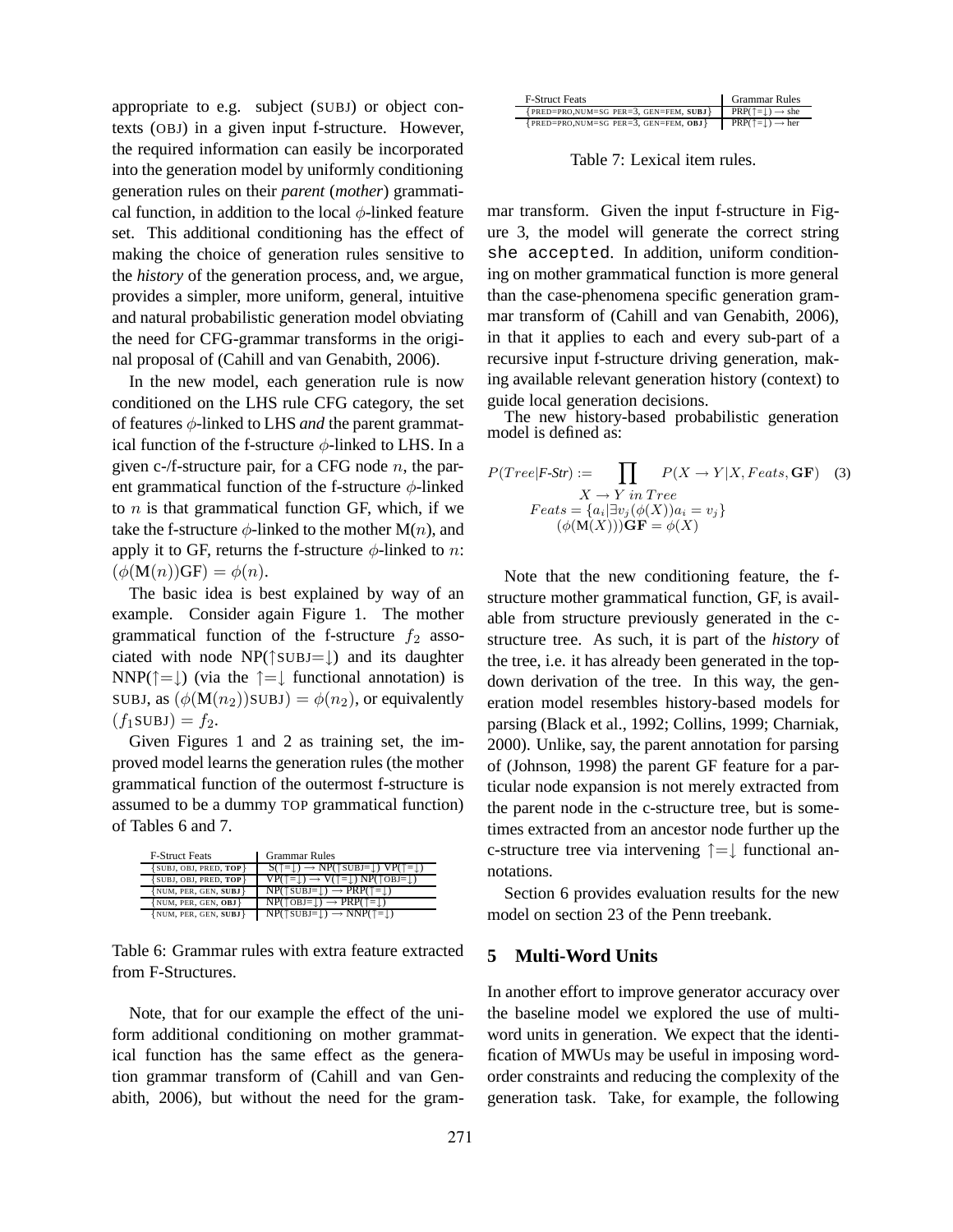

Figure 5: Three different f-structure formats. From left to right: the original f-structure format; the MWU chunk format; the MWU mark-up format.

two sentences which show the gold version of a sentence followed by the version of the sentence produced by the generator:

- Gold *By this time , it was 4:30 a.m. in New York , and Mr. Smith fielded a call from a New York customer wanting an opinion on the British stock market , which had been having troubles of its own even before Friday 's New York market break .*
- Test *By this time , in New York , it was 4:30 a.m. , and Mr. Smith fielded a call from* **New** *a customer* **York** *, wanting an opinion on the market British stock which had been having troubles of its own even before Friday 's New York market break .*

The gold version of the sentence contains a multiword unit, *New York*, which appears fragmented in the generator output. If multi-word units were either treated as one token throughout the generation process, or, alternatively, if a constraint were imposed on the generator such that multi-word units were always generated in the correct order, then this should help improve generation accuracy. In Section 5.1 we describe the various techniques that were used to incorporate multi-word units into the generation process and in 5.2 we detail the different types and sources of multi-word unit used in the experiments. Section 6 provides evaluation results on test and development sets from the WSJ treebank.

### **5.1 Incorporating MWUs into the Generation Process**

We carried out three types of experiment which, in different ways, enabled the generation process to respect the restrictions on word-order provided by multi-word units. For the first experiments (type 1), the WSJ treebank *training* and *test* data were altered so that multi-word units are concatenated into single words (for example, *New York* becomes

*New York*). As in (Cahill and van Genabith, 2006) fstructures are generated from the (now altered) treebank and from this data, along with the treebank trees, the PCFG-based grammar, which is used for training the generation model, is extracted. Similarly, the f-structures for the test and development sets are created from Penn Treebank trees which have been modified so that multi-word units form single units. The leftmost and middle f-structures in Figure 5 show an example of an original f-structure format and a named-entity chunked format, respectively. Strings output by the generator are then postprocessed so that the concatenated word sequences are converted back into single words.

In the second experiment (type 2) only the *test* data was altered with no concatenation of MWUs carried out on the training data.

In the final experiments (type 3), instead of concatenating named entities, a constraint is introduced to the generation algorithm which penalises the generation of sequences of words which violate the internal word order of named entities. The input is marked-up in such a way that, although named entities are no longer chunked together to form single words, the algorithm can read which items are part of named entities. See the rightmost f-structure in Figure 5 for an example of an f-structure markedup in this way. The tag *NE1 1*, for example, indicates that the sub-f-structure is part of a named identity with id number 1 and that the item corresponds to the first word of the named entity. The baseline generation algorithm, following Kay (1996)'s work on chart generation, already contains the hard constraint that when combining two chart edges they must cover disjoint sets of words. We added an additional constraint which prevents edges from being combined if this would result in the generation of a string which contained a named entity which was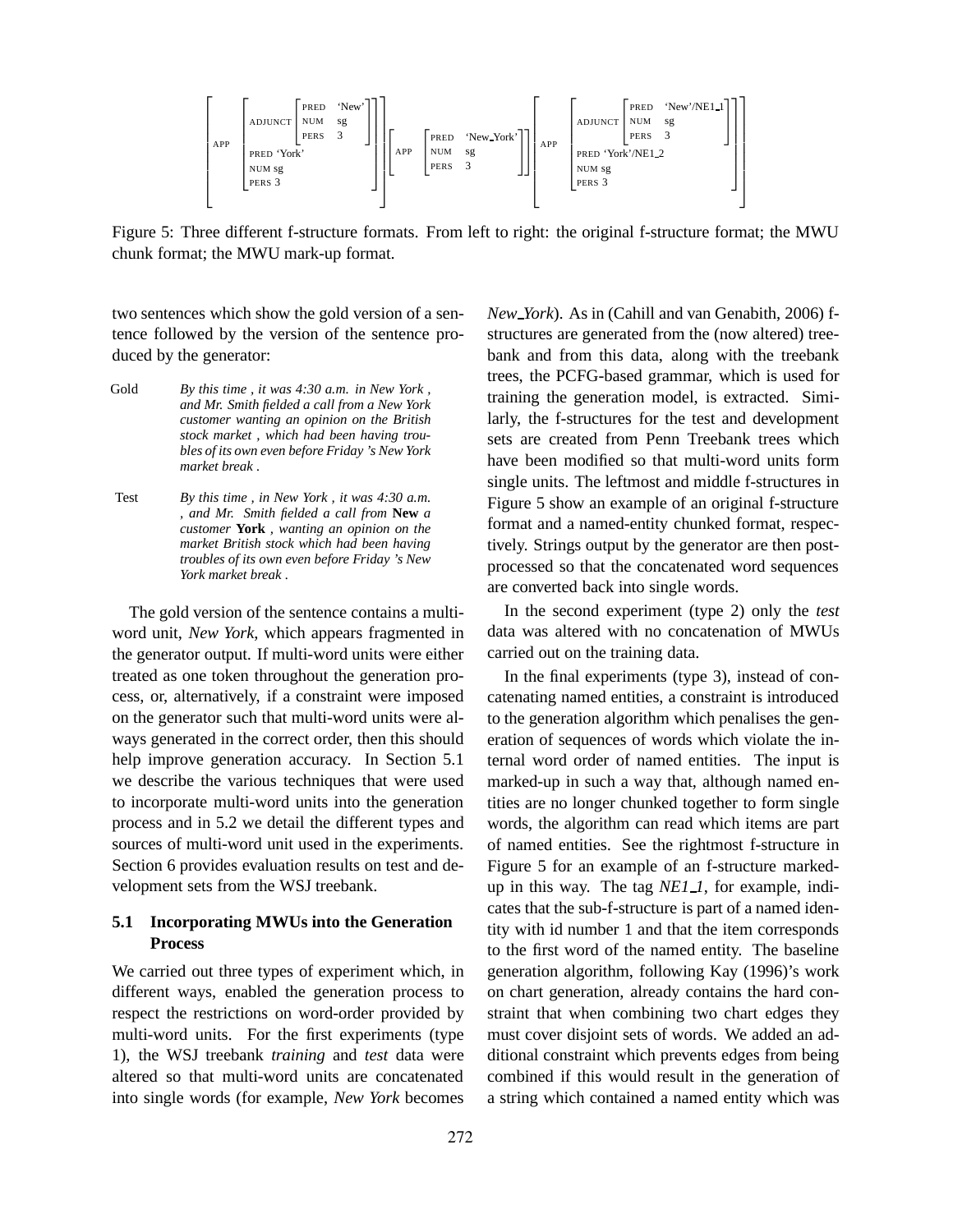either incomplete or where the words in the named entity were generated in the wrong order.

#### **5.2 Types of MWUs used in Experiments**

We carry out experiments with multi-word units from three different sources. First, we use the output of the maximum entropy-based named entity recognition system of (Chieu and Ng, 2003). This system identifies four types of named entity: person, organisation, location, and miscellaneous. Additionally we use a dictionary of candidate multi-word expressions based on a list from the Stanford Multiword Expression Project<sup>4</sup>. Finally, we also carry out experiments with multi-word units extracted from the BBN Pronoun Coreference and Entity Type Corpus (Weischedel and Brunstein, 2005). This supplements the Penn WSJ treebank's one million words of syntax-annotated Wall Street Journal text with additional annotations of 23 named entity types, including nominal-type named entities such as person, organisation, location, etc. as well as numeric types such as date, time, quantity and money. Since the BBN corpus data is very comprehensive and is handannotated we take this be be a gold standard, representing an upper bound for any gains that might be made by identifying complex named entities in our experiments.<sup>5</sup> Table 8 gives examples of the various types of MWUs identified by the three sources.

For our purposes we are not concerned with the distinctions between different types of named entities; we are merely exploiting the fact that they may be treated as atomic units in the generation model. In all cases we disregard multi-word units that cross the original syntactic bracketing of the WSJ treebank. An overview of the various types of multi-word units used in our experiments is presented in Table 9.

## **6 Experimental Evaluation**

All experiments were carried out on the WSJ treebank with sections 02-21 for training, section 24 for development and section 23 for final test results. The LFG annotation algorithm of (Cahill et al., 2004) was used to produce the f-structures for development, test and training sets.

| MWU type                  | Examples                                                   |
|---------------------------|------------------------------------------------------------|
| <b>Names</b>              | Martha Matthews<br>Yoshio Hatakeyama                       |
| Organisations             | Rolls-Royce Motor Cars Inc.<br>Washington State University |
| Locations                 | New York City<br>New Zealand                               |
| Time expressions          | October 19th<br>two years ago<br>the 21st century          |
| <b>Ouantities</b>         | \$2.7 million to \$3 million<br>about $25\%$<br>60 mph     |
| Prepositional expressions | in fact<br>at the time<br>on average                       |

Table 8: Examples of some of the types of MWU from the three different sources.

|                             | average number | average length |
|-----------------------------|----------------|----------------|
| (Chieu and Ng, $2003$ )     | 2.61           | 2.40           |
| <b>Stanford MWE Project</b> | 0.10           | 2.48           |
| <b>BBN</b> Corpus           | .15            | 2.66           |

Table 9: Average number of MWUs per sentence and average MWU length in the WSJ treebank grouped by MWU source.

Table 10 shows the final results for section 23. For each test we present BLEU score results as well as String Edit Distance and coverage. We measure statistical significance using two different tests. First we use a bootstrap resampling method, popular for machine translation evaluations, to measure the significance of improvements in BLEU scores, with a resampling rate of  $1000$ .<sup>6</sup> We also calculated the significance of an increase in String Edit Distance by carrying out a paired t-test on the mean difference of the String Edit Distance scores. In Table 10,  $\gg$  means significant at level 0.005.  $>$  means significant at level 0.05.

In Table 10, *Baseline* gives the results of the generation algorithm of (Cahill and van Genabith, 2006). *HB Model* refers to the improved model with the increased history context, as described in Section 4. The results, where for example the BLEU score rises from 66.52 to 67.24, show that even increasing the conditioning context by a limited

 $^4 \rm mwe.stanford.edu$ 

<sup>5</sup>Although it is possible there are other types of MWUs that may be more suitable to the task than the named entities identified by BBN, so further gains might be possible.

<sup>&</sup>lt;sup>6</sup>Scripts for running the bootstrapping method carried out in our evaluation are available for download at projectile.is.cs.cmu.edu/research/public/tools/bootStrap/tutorial.htm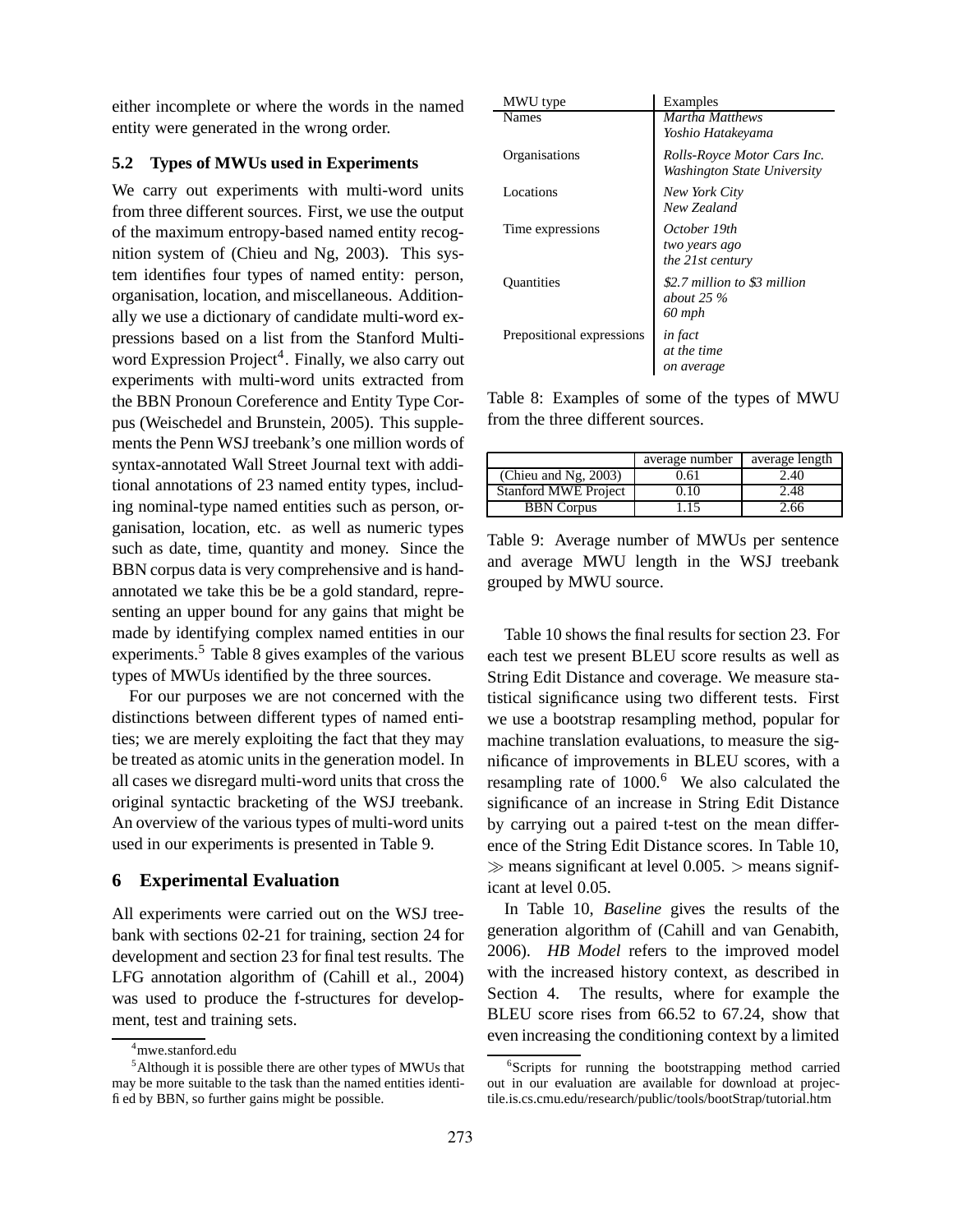|                        |             | Section 23 (2416 sentences) |          |                              |                        |
|------------------------|-------------|-----------------------------|----------|------------------------------|------------------------|
| Model                  | <b>BLEU</b> | StringEd                    | Coverage | <b>BLEU Bootstrap Signif</b> | StringEd Paired T-Test |
| 1. Baseline            | 66.52       | 68.69                       | 98.18    |                              |                        |
| 2. HB Model            | 67.24       | 69.89                       | 99.88    |                              | $\gg 1$                |
| 3. +MWU Best Automatic | 67.81       | 70.36                       | 99.92    | $\gg 2$                      | $\gg 2$                |
| 4. MWU BBN             | 68.82       | 70.92                       | 99.96    | $\gg$ 3                      |                        |

Table 10: Results on Section 23 for all sentence lengths.

amount increases the accuracy of the system significantly for both BLEU and String Edit Distance. In addition, coverage goes up from 98.18% to 99.88%.

*+MWU Best Automatic* displays our best results using automatically identified named entities. These were achieved using experiment type 2, described in Section 5, with the MWUs produced by (Chieu and Ng, 2003). Results displayed in Table 10 up to this point are cumulative. The final row in Table 10, *MWU BBN*, shows the best results with BBN MWUs: the history-based model with BBN multiword units incorporated in a type 1 experiment.

We now discuss the various MWU experiments in more detail. See Table 11 for a breakdown of the MWU experiment results on the development set, WSJ section 24. Our baseline for these experiments is the history-based generator presented in Section 4. For each experiment type described in Section 5.1 we ran three experiments, varying the source of MWUs. First, MWUs came from the automatic NE recogniser of (Chieu and Ng, 2003), then we added the MWUs from the Stanford list and finally we ran tests with MWUs extracted from the BBN corpus.

Our first set of experiments (type 1), where both training data and development set data were MWUchunked, produced the worst results for the automatically chunked MWUs. BLEU score accuracy actually decreased for the automatically chunked MWU experiments. In an error analysis of type 1 experiments with (Chieu and Ng, 2003) concatenated MWUs, we inspected those sentences where accuracy had decreased from the baseline. We found that for over half (51.5%) of these sentences, the input f-structures contained no multi-word units at all. The problem for these sentences therefore lay with the probabilistic grammar extracted from the MWUchunked training data. When the source of MWU for the type 1 experiments was the BBN, however,

accuracy improved significantly over the baseline and the result is the highest accuracy achieved over all experiment types. One possible reason for the low accuracy scores in the type 1 experiments with the (Chieu and Ng, 2003) MWU chunked data could be noisy MWUs which negatively affect the grammar. For example, the named entity recogniser of (Chieu and Ng, 2003) achieves an accuracy of 88.3% on section 23 of the Penn Treebank.

In order to avoid changing the grammar through concatenation of MWU components (as in experiment type 1) and thus risking side-effects which cause some heretofore likely constructions become less likely and vice versa, we ran the next set of experiments (type 2) which leave the original grammar intact and alter the input f-structures only. These experiments were more successful overall and we achieved an improvement over the baseline for both BLEU and String Edit Distance scores with all MWU types. As can be seen from Table 11 the best score for automatically chunked MWUs are with the (Chieu and Ng, 2003) MWUs. Accuracy decreases marginally when we added the Stanford MWUs. In our final set of experiments (type 3) although the accuracy for all three types of MWUs improves over the baseline, accuracy is a little below the type 2 experiments.

It is difficult to compare sentence generators since the information contained in the input varies greatly between systems, systems are evaluated on different test sets and coverage also varies considerably. In order to compare our system with those of (Nakanishi et al., 2005) and (Langkilde-Geary, 2002) we report our best results with automatically acquired MWUs for sentences of  $\leq 20$  words in length on section 23: our system gets coverage of 100% and a BLEU score of 71.39. For the same test set Nakanishi et al. (2005) achieved coverage of 90.75 and a BLEU score of 77.33. Langkilde-Geary (2002) re-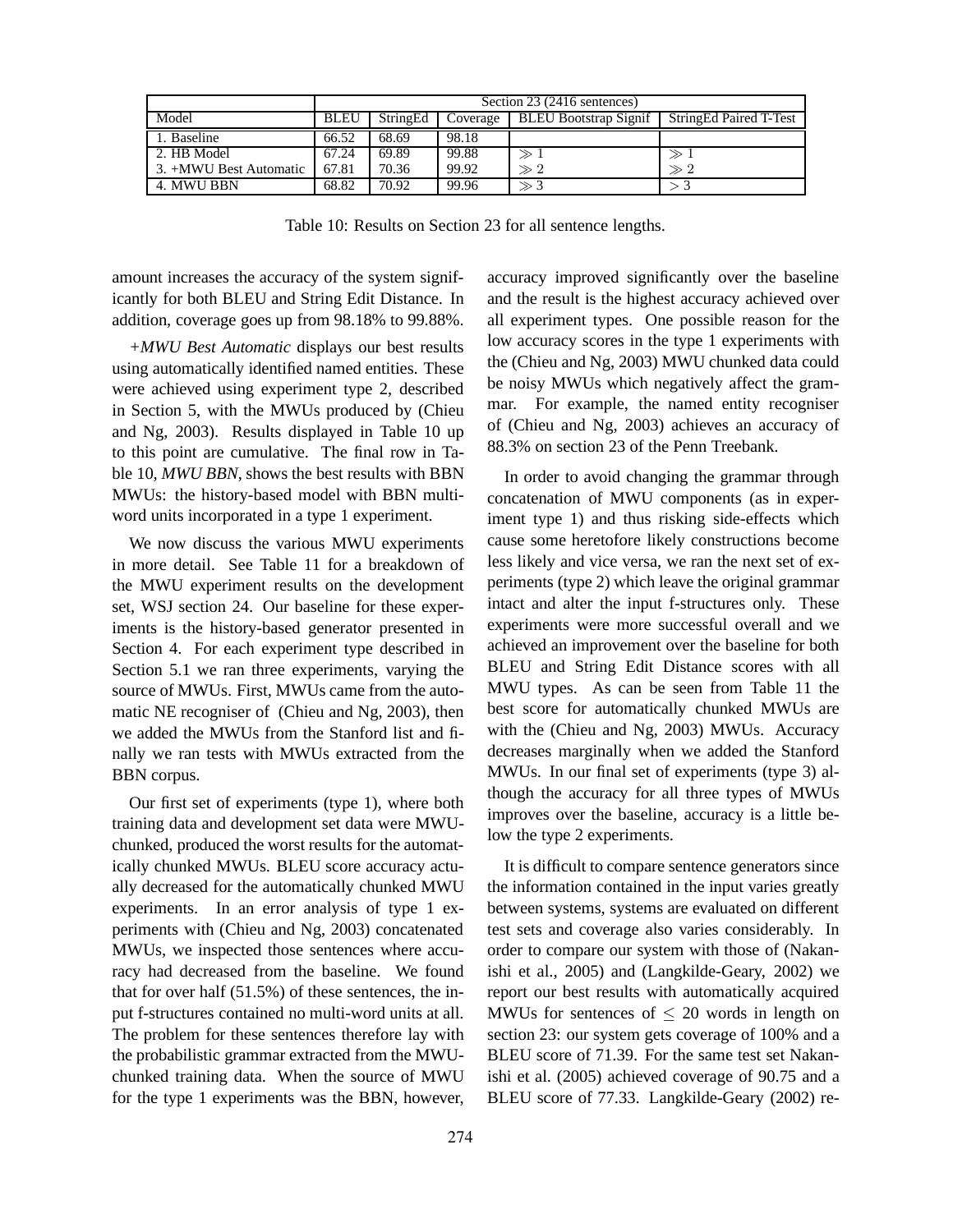|                                  |                      | Section 24 (1346 sentences) |          |          |
|----------------------------------|----------------------|-----------------------------|----------|----------|
| Model                            | <b>MWUs</b>          | <b>BLEU</b>                 | StringEd | Coverage |
| HB Model                         |                      | 65.85                       | 69.93    | 99.93    |
| type 1                           | (Chieu and Ng, 2003) | 65.81                       | 70.34    | 99.93    |
| (training and test data chunked) | +Stanford MWEs       | 64.81                       | 69.67    | 99.93    |
|                                  | <b>BBN</b>           | 67.24                       | 71.46    | 99.93    |
| type 2                           | (Chieu and Ng, 2003) | 66.37                       | 70.26    | 99.93    |
| (test data chunked)              | +Stanford MWEs       | 66.28                       | 70.21    | 99.93    |
|                                  | <b>BBN</b>           | 66.84                       | 70.74    | 99.93    |
| type 3                           | (Chieu and Ng, 2003) | 66.30                       | 70.12    | 100      |
| (internal generation constraint) | +Stanford MWEs       | 66.07                       | 70.02    | 99.93    |
|                                  | <b>BBN</b>           | 66.45                       | 70.14    | 99.93    |

Table 11: Results on Section 24, all sentence lengths.

ports 82.7% coverage and a BLEU score of 75.7% on the same test set with the 'permute,no dir' type input. Langkilde-Geary (2002) report results for experiments with varying levels of linguistic detail in the input given to the generator. As with Nakanishi et al. (2005) we find the 'permute,no dir' type of input is most comparable to the level of information contained in our input f-structures. Finally, the symbolic generator of Callaway (2003) reports a Simple String Accuracy score of 88.84 and coverage of 98.7% on section 23 for all sentence lengths.

### **7 Conclusion and Future Work**

We have presented techniques which improve the accuracy of an already state-of-art surface generation model. We found that a history-based model that increases conditioning context in PCFG style rules by simply including the grammatical function of the f-structure parent, improves generator accuracy. In the future we will experiment with increasing conditioning context further and using more sophisticated smoothing techniques to avoid sparse data problems when conditioning is increased.

We have also demonstrated that automatically acquired multi-word units can bring about moderate, but significant, improvements in generator accuracy. For automatically acquired MWUs, we found that this could best be achieved by concatenating input items when generating the f-structure input to the generator, while training the input generation grammar on the original (i.e. non-MWU concatenated) sections of the treebank. Relying on the BBN corpus as a source of multi-word units, we gave an upper bound to the potential usefulness of multi-word units in generation and showed that automatically

acquired multi-word units, encouragingly, give results not far below the upper bound.

#### **References**

- Srinivas Bangalore and Owen Rambow. 2000. Exploiting a probabilistic hierarchical model for generation. In *Proceedings of the 18th COLING*.
- Anja Belz. 2007. Probabilistic generation of wether forecast texts. In *Proceedings of NAACL-HLT*.
- Ezra Black, Fred Jelinek, John Lafferty, David M. Magerman, Robert Mercer, and Salim Roukos. 1992. Towards history-based grammars: Using richer models for probabilistic parsing. In *Proceeding of the 5th DARPA Speech and Language Workshop*.
- Aoife Cahill and Josef van Genabith. 2006. Robust PCFG-based generation using automatically acquired LFG approximations. In *Proceedings of the 44th ACL*.
- Aoife Cahill, Michael Burke, Ruth O'Donovan,Josef van Genabith, and Andy Way. 2004. Long-distance dependency resolution in automatically acquired widecoverage PCFG-based LFG approximations. In *Proceedings of the 42nd ACL*.
- Charles B. Callaway. 2003. Evaluating coverage for large symbolic NLG grammars. In *In Proceedings of the 18th IJCAI*.
- John A. Carroll and Stephan Oepen. 2005. High efficiency realization for a wide-coverage unification grammar. In *Proceedings of IJCNLP*.
- Eugene Charniak. 2000. A maximum entropy-inspired parser. In *Proceedings of the 1st NAACL*.
- Hai Leong Chieu and Hwee Tou Ng. 2003. Named entity recognition with a maximum entropy approach. In *Proceedings of the CoNLL*.